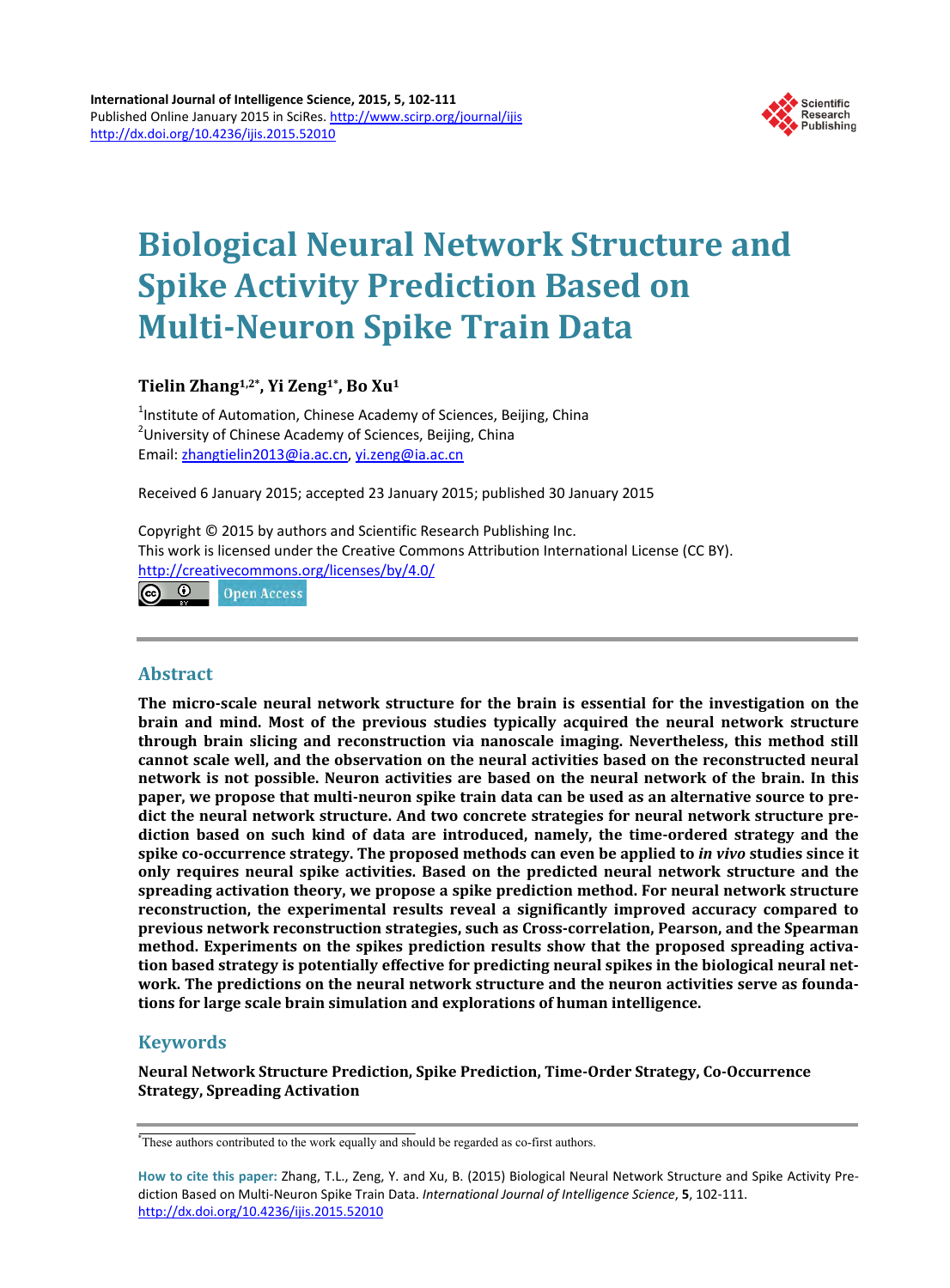# **1. Introduction**

The micro-scale brain anatomy and activities of the neurons are essential for understanding how the brain works and the nature of human intelligence. The general motivation of this paper comes from the fact that neuronal structure and activities are closely connected with each other even though it is usually very hard to get both neural anatomical structure and spike activity by electrophysiology or imaging method at the same time. The general idea is that even without nanoscale imaging techniques (which cannot scale well), it is still possible to reconstruct the neural network structure and predict spike activities by analyzing the spike train data.

From the structure perspective, we propose that multi-neuron spike train data can be used as an alternative source to predict the neural network structures, and here we discuss two concrete strategies for neural network structure prediction based on this kind of data. Multi-neuron spike train data is composed of spike trains from multiple neurons recorded in the same time interval. The data typically shows whether a specific neuron generates a spike or not at a specific time. Two strategies are proposed for neural network structure prediction: 1) the time-ordered strategy: synapses exist between neurons that generate spikes at the two neighborhood time points  $(i.e.$  the time point N and N-1); 2) the spike co-occurrence strategy: synapses exist between neurons that fire together at the same time slot. This strategy is consistent with the Hebb's law "cells that fire together, wire together".

From the function perspective, for each neuron in a neural network, its behavior is not only decided by its own property, but also very relevant to its contexts (e.g. other neurons in the same network). Hence, effective prediction of neural spike activities in a network context requires at least the following three major efforts: 1) response prediction of a single neuron towards a stimulus; 2) obtaining the detailed network structure, with synapse information among neurons; 3) modeling signal transmission based on the neural network. We use the neuron simulator to build detailed single pyramidal cells for the first effort. The network structure is built by the methods introduced above, while the spreading activation method based on the two previous efforts is introduced for the third effort. We use part of the spike train data to build the neural network structure and the model for neural activity prediction and the rest is for validation.

In order to validate the proposed methods and strategies, we use the data based on calcium imaging technology. Among different kinds of calcium imaging method, one of them is named functional Multi-neuron Calcium Imaging (fMCI), namely, multi-neurons loading of calcium fluorophores. The advantages of fMCI include: 1) recording en masse from hundreds of neurons in a wide area; 2) single-cell resolution; 3) identifiable location of neurons; and 4) detection of non-active neurons during the observation period. These advantages enables us acquire necessary spike train data discussed above to support the investigation and validation of proposed problems and methods. The paper is structured as follows: Section 2 briefly introduce related work, Section 3 explain the detailed neural network structure and spikes prediction method as well as their relationships, and Section 4 describes the experiments and results to show the prediction accuracy, finally conclusion is made in Section 5. This paper refines and extends the work introduced in [\[1\]](#page-8-0) and [\[2\].](#page-8-1) 

## **2. Related Work**

From the structure perspective, most common approaches for obtaining the micro-level neural network structure is typically based on brain slicing and reconstruction with nanoscale imaging [\[3\]](#page-8-2) [\[4\].](#page-8-3) This method can accurately locate the position of neurons, synapses and even dendritic spines. But at the same time, complex and weak nanoscale images make image repairing, synapse recognition and 3D structure reconstruction cost too much time. Based on current brain slicing and imaging techniques, it is still difficult to get synaptic scale neural network structures for a small group of neurons, let alone bigger network. In addition, tissues after slicing are with no functional reactions any more. This makes advanced research on neuronal functions based on the reconstructed neural network nearly impossible.

From the activity perspective at the nanoscale, electrophysiology techniques and calcium imaging techniques are frequently used. The electrophysiology techniques detect and save the neurons' time dependent soma voltage [\[5\].](#page-8-4) This technique is with accurate temporal resolution but poor space resolution. In addition, it can only record few neurons' voltage at one time. While calcium fluorescence imaging techniques detect the changes on neurons' voltage values by monitor cell calcium changes, it can monitor the activity of a hundred to thousand neurons simultaneously both *in vitro* and *in vivo* [\[6\].](#page-8-5) The maximum number of neurons monitored by calcium fluorescence is around 100,000 cells for zebrafish [\[7\].](#page-8-6) Stetter uses transfer entropy method to reconstruct the network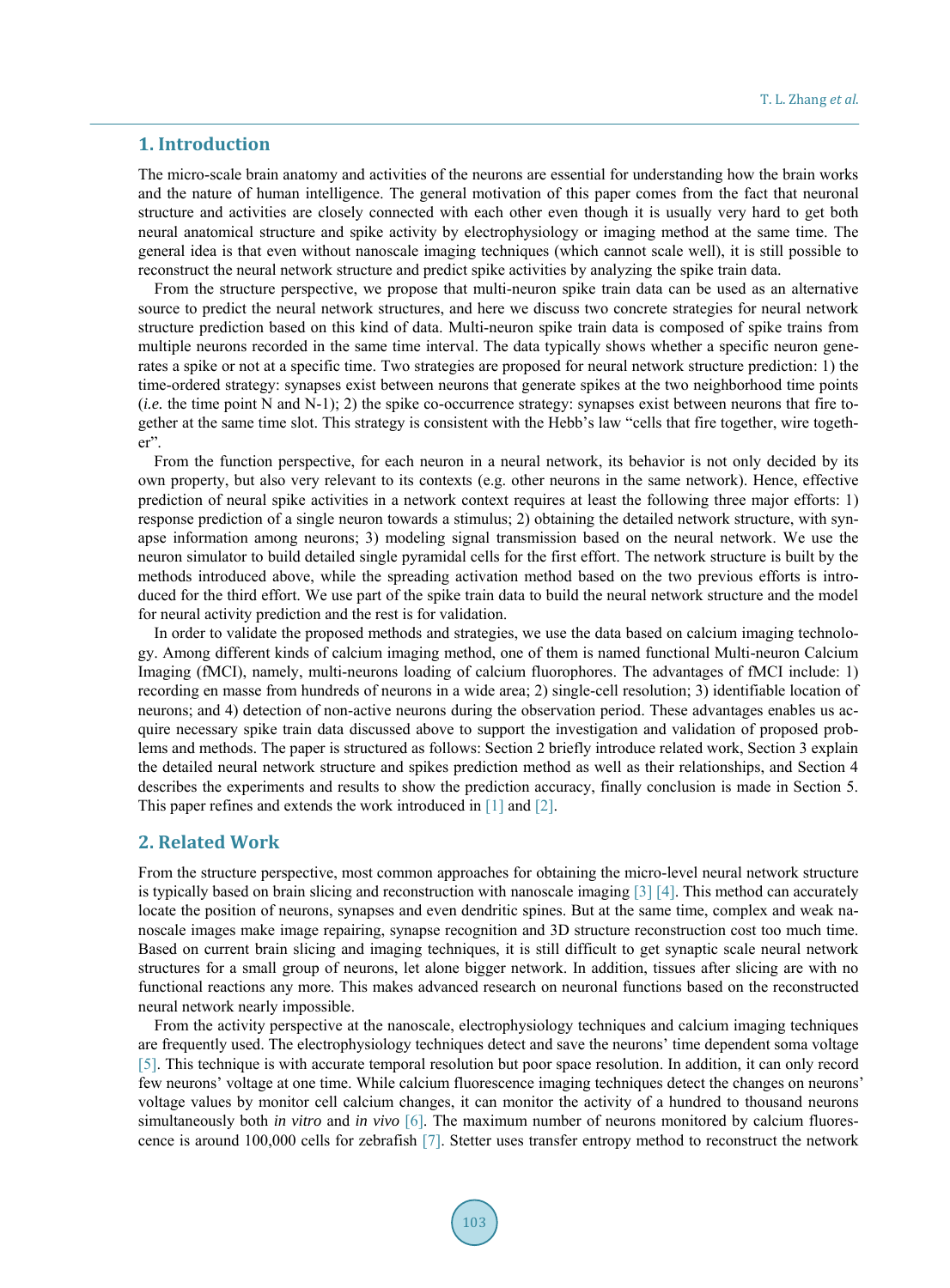which requires no prior statistics and connections assumptions, and the work focuses on excitatory synaptic links, and network clustering topology [\[8\].](#page-8-7) Takahashi investigates the calcium imaging experiments including imaging, spikes detection and some network analysis tasks. He and coauthors conclude that the network fits for power-law scaling of synchronization properties and network connection probability varies from different net-work scales [\[6\].](#page-8-5)

# **3. Methodology**

Although the functional data are collected by functional multi-neuron calcium imaging techniques, the missing of relevant structures from anatomical method still makes analysis about the dynamic causality for the whole network hard. Here we propose architecture to analyze the spike train data to predictively reconstruct the microlevel network structure, and predict neuronal activities based on the reconstructed network.

The methodology introduced here relies on spike train data generated by various kinds of techniques (e.g. fMCI and electrophysiology experiments). In this paper, we use the experimental data from the mouse memory task [\[6\].](#page-8-5) Spontaneous spiking activities are still happening in slices of the mouse brain hippocampus CA1 area when it was taken out of the body for not a long time. These spikes show the special task related network function in hippocampus, such as memory retention. The understanding of these kinds of data can greatly speed up the procedure of memory research.

As **[Figure 1](#page-2-0)** shows, calcium images and neuron voltages from mouse slices data are collected by fMCI method. Neural voltage signals based on the fMCI technique are with low Signal to Noise Ratio (SNR). Hence, signal processing to filter noise is necessary. Here we use Fast Fourier Transform (FFT) and Inverse Fast Fourier Transform (IFFT) methods to filter the high frequency noises so that spiking signals can be detected precisely. Then two methods to convert neural spike signals to neural structure are introduced, namely, the co-occurrence strategy and the time-ordered strategy. As a step forward, we propose a spike activity prediction method based on the predicted neural network, the spreading activation theory and single pyramidal neuron models.

## **3.1. Voltages Signal Processing**

Voltages signals from calcium imaging are so closed combined with noise that high frequency filter must be applied for further spikes detection. The processing procedure mainly includes the following four parts: 1) using FFT to transform time sequence signals to frequency signals; 2) using high frequency filters to eliminate signal

<span id="page-2-0"></span>

**Figure 1.** The overall architecture for predicting neural network structure and neuronal activities based on spike train data.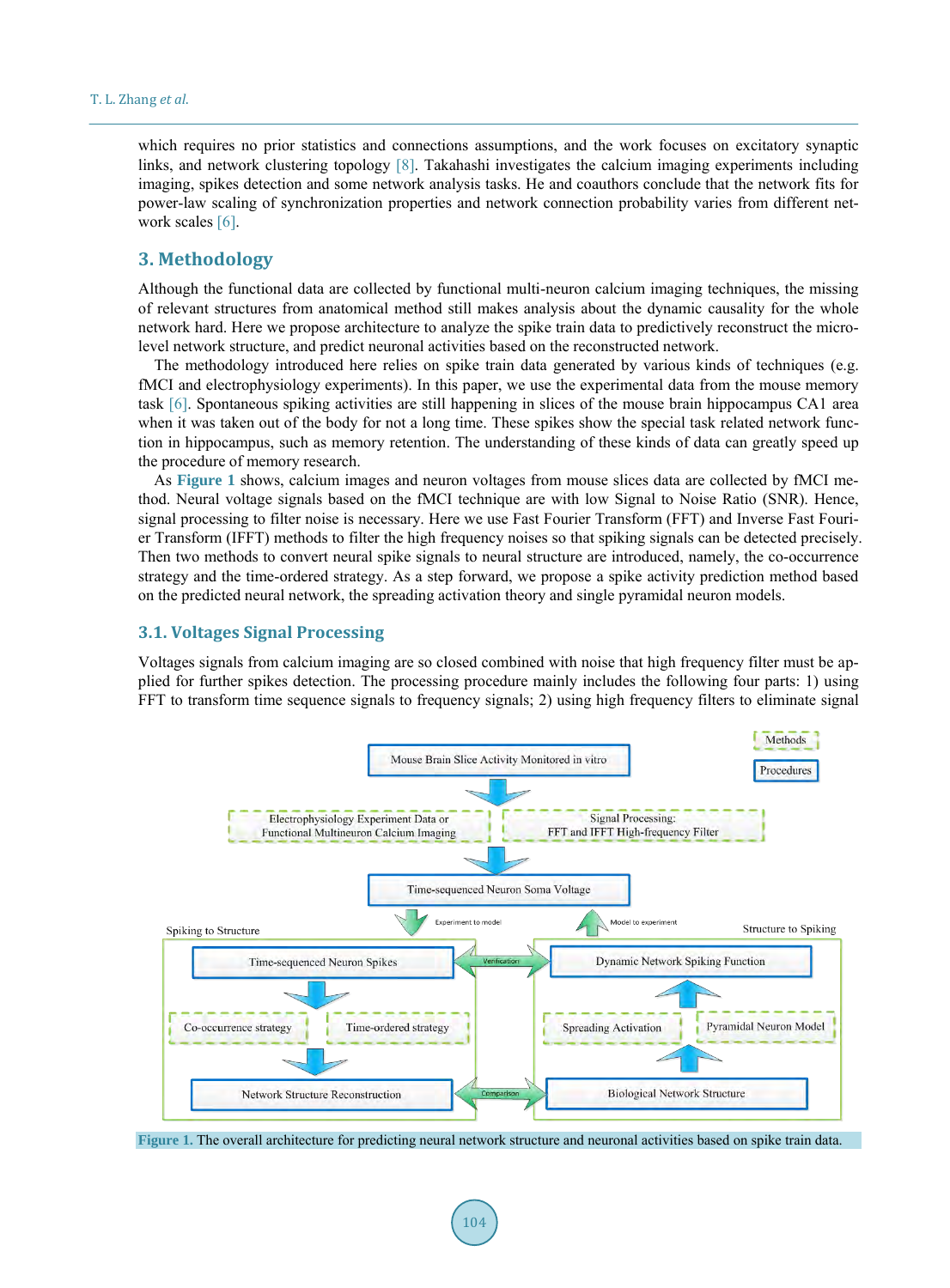noises; 3) using IFFT to transform frequency signals back to time series signals; 4) deciding the voltage threshold to detect spiking signals. As **[Figure 2](#page-3-0)** shows, after signal transformation from time series to frequency and back again by FFT and IFFT, high frequency noises are filtered and spike signals are detected.

## **3.2. From Spikes to Neuronal Structures**

In this paper, two strategies are discussed and used to realize the procedure of converting spike signals to neural network structure:

1) The time-ordered strategy: synapses exist between neurons that generate spikes at the two neighborhood time points (the time point N and N-1);

2) The spike co-occurrence strategy: synapses exist between neurons that fire together at the same time slot. This strategy is consistent with the Hebb's law "cells that fire together, wire together".

Based on the proposed two different strategies, two neurons that may share a connection might be connected from tens to hundreds of times. Each time of connection is with the same unit strength. However, more times of connection between neurons indicate the higher probability for the existence of synapse. As shown in **[Figure 3](#page-3-1)**, the network is rebuilt by combination of two methods. The upper panel in **[Figure 3](#page-3-1)** shows the spikes states of 62

<span id="page-3-0"></span>

<span id="page-3-1"></span>**Figure 2.** Neural activity signal processing. a) Original time series signals; b) FFT frequency signals; c) High frequency filter; d) IFFTtime series signals; e) Signal smooth process; f) Voltage threshold method of spiking detection.



**Figure 3.** Network structure prediction procedure.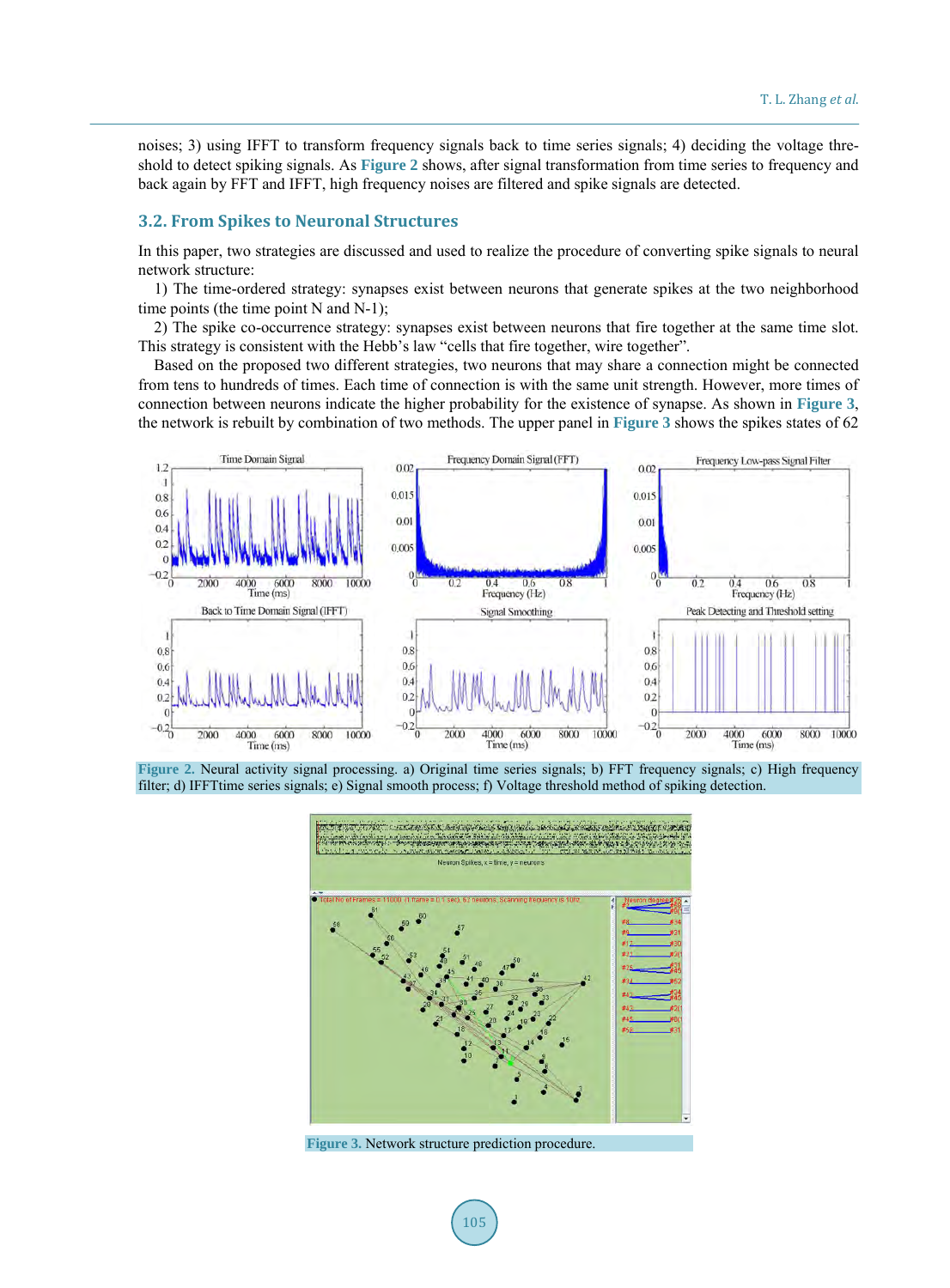neurons in different time slot. The bottom left panel shows the present spike transfer (in green line). The bottom right panel shows the connection probability of different neurons.

## **3.3. Spike Prediction Based on Spreading Activation**

With the reconstructed micro-level neural network based on the methods proposed in Section 3.2, combined with single neuron models, we can predict spike activities for the neurons in observation. Here we first introduce a single neuron model as a foundation. Then we propose a spreading activation based spike prediction method, which utilize the single neuron model and the predicted neural network.

Since pyramidal neuron is widely distributed in mouse hippocampus (more than 90%) [\[9\],](#page-8-8) here we introduce the single neuron model of a kind of pyramidal neuron in mouse brain hippocampus CA1 area for the simulation of the neuronal activities. Its neural structure obtained from<http://neuromorpho.org/>(ID: NMO\_08800) is shown in **[Figure 4\(a\)](#page-4-0)**. Neuron model contains three basic kinds of ion channels, namely potassium channel, sodium channel and calcium channel. Potassium ion channels mainly include four subtypes, namely  $K^+A^+$  channel, basic potassium channel, slow  $Ca^{2+}$ -dependent potassium channel and calcium-activated potassium channel. The calcium ion channel contains l-calcium channel and basic calcium channel. The sodium ion channel is H-current kind of sodium channel. In addition, detailed ion channel parameters in different model sections such as soma, axon and dendrite are varied from each other. Neuron response with given voltage stimuli is shown in **[Figure](#page-4-1)  [4\(b\)](#page-4-1)**. Special response from high stimuli voltage can be found in **[Figure 4\(c\)](#page-4-1)**, which shows the detailed neuron model with more ion channels (not only basic H-H kind of  $Na^+$ ,  $K^+$ ,  $Ca^{2+}$ ), not just leaky integrate-and-fire kind of spiking model. It is able to describe the property of neuronal refractory period well in this model. This detailed pyramidal neuron model built in neuron [\[10\]](#page-8-9) [\[11\]](#page-8-10) is essential to understanding and simulation of brain network function.

Spreading activation (SA) was proposed in cognitive psychology for understanding human memory. It is also widely used for searching associative network, neural network or semantic network [\[12\].](#page-8-11) The SA network is briefly illustrated in **[Figure 5](#page-4-2)**. In this paper, this method is applied to the micro scale for understanding neural network activities and predicting spikes.

<span id="page-4-1"></span><span id="page-4-0"></span>

<span id="page-4-2"></span>



**Figure 5.** An illustration of the SA network mechanism.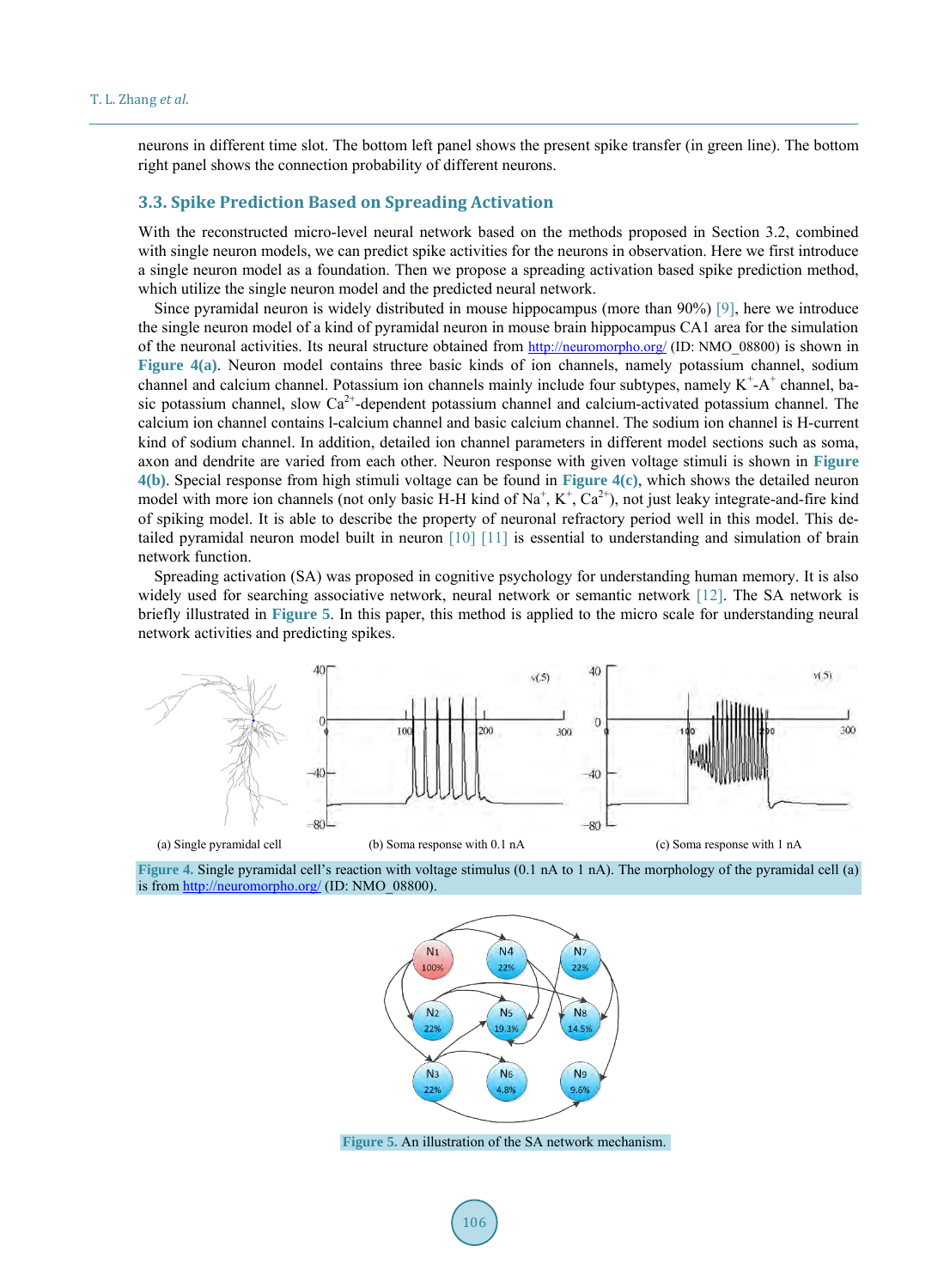Here we utilize some biology evidence to enhance SA method. The two important variables in SA is the decay factor *D* and the voltage threshold *F*. As **[Figure 6](#page-6-0)** shows, electrical stimulation action experiment is simulated by Neuron software on real pyramidal cell in mouse hippocampus CA1 area introduced above. Both voltages in soma and dendrites are monitored. As Equation (1) shows, since the voltage decay between two neurons is mainly caused by dendrites instead of axons, we can calculate the average voltage decay range as the universal decay which is fit for the decay factor in SA method. Based on the calculation, the value of *D* should be 0.22. As Equation (2) shows, voltage threshold *F* can be the neuron spiking threshold which is set as −56 mv based on [13].

$$
D = \frac{\max\left[\frac{\sum_{1}^{N_{dend}}V_{dend} - V_{th}}{N_{dend}}\right]}{\max\left[V_{soma} - V_{th}\right]}
$$
(1)

$$
F = V_{th} \tag{2}
$$

*D* is the decay factor in SA method which can be biologically described as the voltage decay.  $N_{dend}$  is the number of neuronal dendrites.  $V_{dend}$  is the voltage of the dendrite section.  $V_{th}$  is the resting potential of neuron. *F*, which represents the spreading threshold factor in SA, is described by pyramidal cell voltage threshold.

The SA method is initiated by activating some neurons as source nodes and then iteratively propagates or spreads that activation to other neurons. During the propagation procedure, the values from original neurons decay according to different weights of neighbor neurons. The activation will terminate when the values go below the threshold for activation [\[12\].](#page-8-11) The detailed SA based method for spike prediction is described as follows.

#### **Spreading Activation Based Method for Spike Prediction:**

**[1]** Initialize the main parameters including voltage threshold *F* (ranging from zero to one) and decay factor *D* (ranging from zero to one).

**[2]** Initialize the network and set all neuron activation value *A*[*i*] to zero. Set some origin nodes in *A*[*i*] a larger number compared to the voltage threshold *F*.

[3] For each links  $[i, j]$ , connect the source  $[i]$  with target  $[j]$ , adjust  $A[i] = A[j] + A[i] * W[i, j] * D$ 

[4] If a target neuron activation value is larger than threshold  $F$ , adjust activation value to  $F_{\text{max}}$ .

**[5]** Once a neuron has fired, it may not fire again for preventing repeated firing and loops in a

refractory period (experimentally set as 10 iteration times).

**[6]** Neurons whose activation values exceed the voltage threshold *F* should be marked for firing on the next spreading activation cycle.

**[7]**Procedure terminates when no more neurons fire or the number of iterations exceeds the maximum value (experimentally set as 10 iteration times).

# **4. Experiments and Results**

#### **4.1. The Pathway Prediction Results**

Data of the rat hippocampus CA1 pyramidal cell layer based on fMCI is used for neural network structure prediction (including 8 datasets, and each of them records spike activities for 62 to 226 neurons. The datasets were imaged with the frequency of 10 H[z \[6\]](#page-8-5) [\[14\]\)](#page-8-13) using the upper two proposed strategies.

We validate the accuracy of the neural network structure prediction strategies based on the following steps. The overall prediction accuracy is an average value based on the 8 dataset. For each of the dataset: 1) Equally divide one dataset as 20 sub datasets according to the time intervals (The sub datasets are denoted as S1,…,S20). Select the first 80% of the sub datasets (S1,…,S16) for neural network structure construction, and validate the pathway using the rest of the 20% sub dataset (Here we assume that if the predicted pathway is correct, it should cover the neuronal connections based on the rest of the 20% sub datasets); 2) Select another 80% of the sub datasets for neural network structure construction, and the rest for validation, and repeat this step until all the sub datasets have been selected for validation. 3) The prediction accuracy is the average value of the 20 predictions.

There are several important observations and indications based on the prediction results. 1) Although the two prediction strategies seem entirely different, the neural network structures based on the two different strategies are very relevant (The correlation is significant with the Pearson correlation value 0.958). It indicates that al-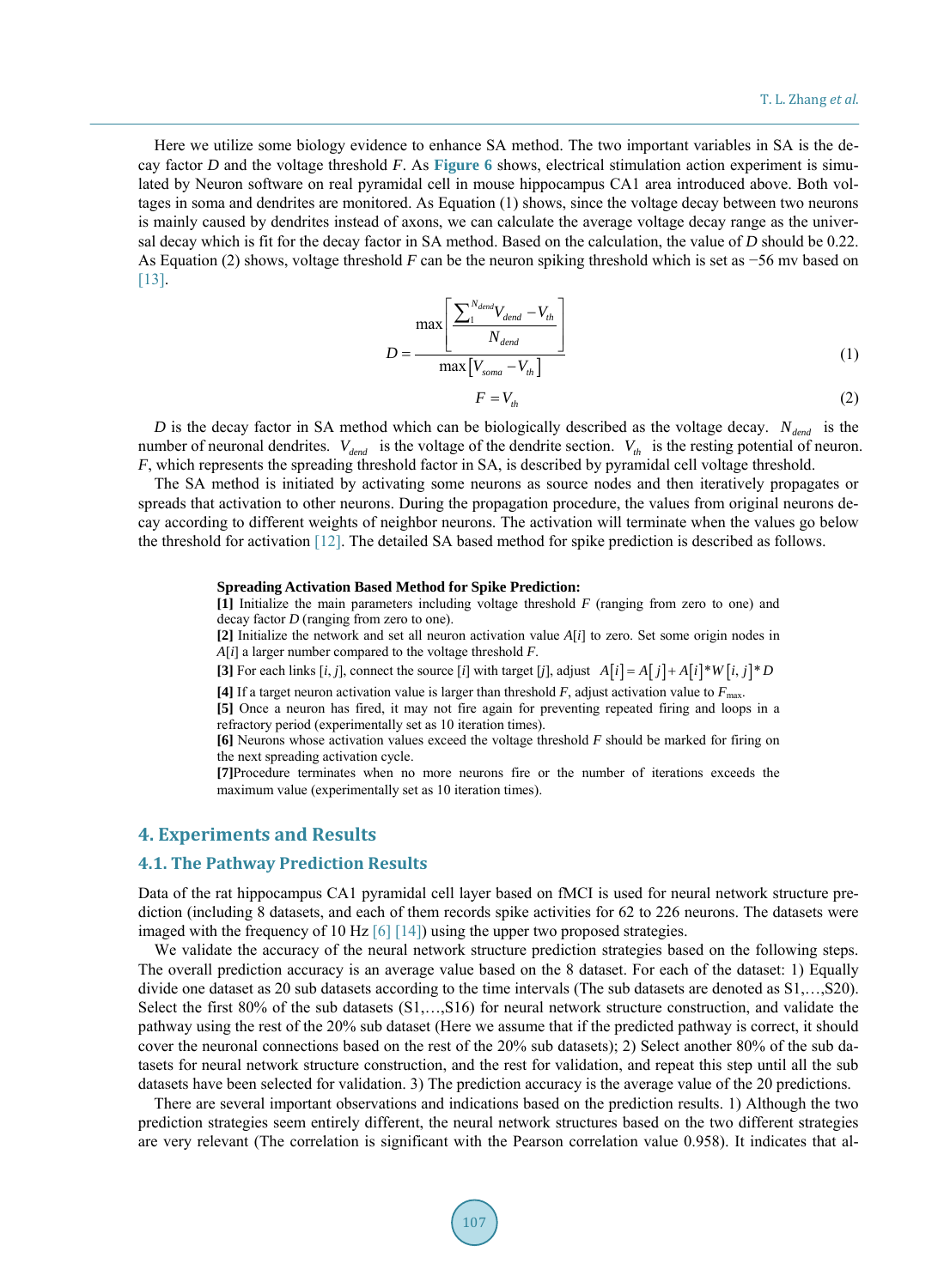<span id="page-6-0"></span>

**Figure 6.** Pyramidal cell morphology and electrical activity simulation. a) Single pyramidal cell voltage, probe method to ensure the section voltages in soma (red point) and dendrites (blue points); b) Different synapse sections and soma voltage changing by multi stimuli from six neurons. Both soma [*i*], *v*[*j*] and dendrite [*i*], v[*j*] sections are built in this model, *i* stands for the section id, *j* denotes the detection probe position. The average decay factor is calculated by means of these six voltages.

though the proposed strategies are different, the results from the two different strategies do not have major conflicts, instead they are very consistent, and support each other. 2) The neural network structure prediction accuracy for the time-ordered strategy is 83.4%, and the accuracy for the spike co-occurrence strategy is 80.5%. When we group the two neural network structures together (denoted as the merged strategy), the prediction accuracy reaches 89.3%. **[Figure 7](#page-7-0)** shows the prediction accuracy for each of the dataset using the proposed strategies. This result indicates that better prediction can be made when the predicted pathways from the two strategies are combined together. 3) 27% of the possible connections among neurons are selected for the time-ordered strategy, while 25% of the connections are selected by the spike co-occurrence strategy. If the two results are grouped together, 32% of the possible connections are included. The results seem good, since the coverage is not high (and is consistent with the observation by using electro-microscopy techniques [\[15\]](#page-8-14) [\[16\]\)](#page-9-0), while the predicted accuracy for possible neural network structure reaches 89%. Comparing with other correlation strategies, merged strategy shows better prediction accuracy results as **[Figure 8](#page-7-1)** shows.

The proposed method is validated on the data in which the distance of two neurons is within approximately 400 μm [\[17\].](#page-9-1) Whether the proposal is applicable when the distance goes further needs to be validated. In addition, our current result is based on fMCI data from rat brain slices. In our future work, we will investigate the possibility of using the proposed method on fMCI *in-vivo* imaging data.

#### **4.2. Spike Prediction Results**

Assume a specific neuron (denoted as n1) is connected with *N* neurons in the network and its action potential is *V*, the post synaptic neurons of n1 receive transmitted signals from n1. When one synaptic transmission is done and the signal reaches the post synaptic soma, its contribution to this soma is around 5 m[v \[18\].](#page-9-2) The overall contribution to the voltage of the soma (denoted as *P*) is represented as  $P = N \times 5$  mv, which is obtained by summing up all the contribution from each of the post synaptic potential, while P is used as the stimulus to generate next action potentials. Each of the potential *P* for the *N* neurons that connects to a specific neuron can be obtained through the upper calculation process. Having the structure of the neural network, we predict the neuron which owns the largest value of P will generate a spike in a refractory period (experimentally set as 10 iteration times).

In order to validate the proposed method, the data from the rat hippocampus CA1 pyramidal cell layer using fMCI is used (including 8 datasets, and each of them records spike activities from 62 to 226 neurons. The datasets were pictured with the frequency of 10 Hz  $[6]$  [\[14\]\)](#page-8-13). Since the time slot during two neighborhood pictures is 100 ms, signal transmissions may have looped for several rounds. Hence, iterations of the spreading activation process are needed. The spike prediction accuracy for each of the dataset is shown in **[Figure 9](#page-7-2)**.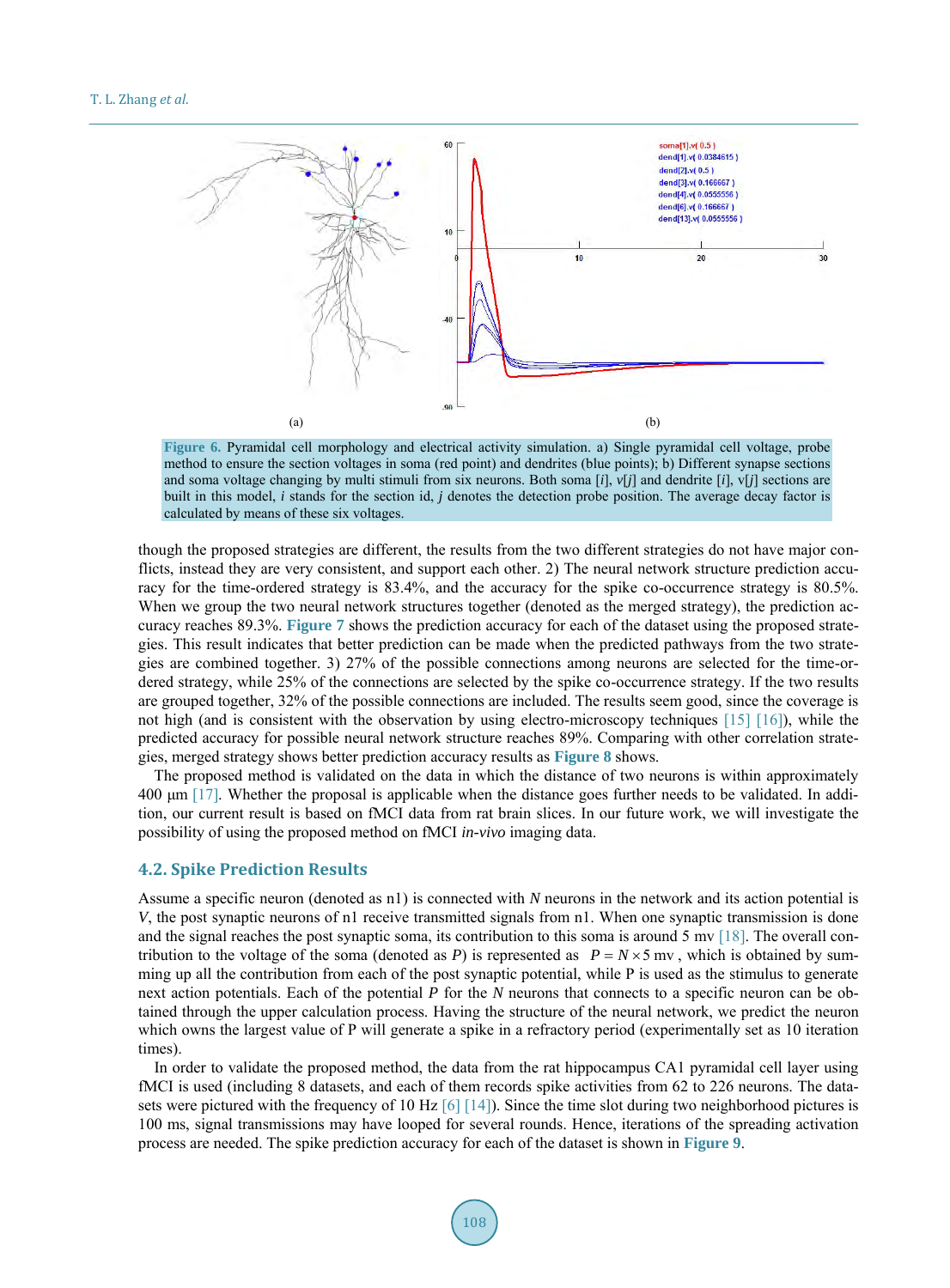<span id="page-7-0"></span>

**Figure 7.** Neural pathway prediction accuracy based on fMCI multi-neuron spike train dataset.

<span id="page-7-1"></span>

**Figure 8.** Accuracy made by the merged strategy and other correlation strategies.

<span id="page-7-2"></span>

**Figure 9.** Neural spike prediction accuracy based on different strategies.

As a comparative study, we introduce two alternative strategies, namely the shortest distance strategy (the neuron which owns the shortest distance compared to other post synaptic neurons will be fired), and the synapse based random selection strategy (randomly select a neuron from the set of post synaptic neurons). As shown in **[Figure 1](#page-2-0)**, the spreading activation based strategy outperforms other two strategies and the average prediction accuracy on 8 datasets is around 15.2%, at least three times better than the other two strategies (the average prediction accuracy for shortest distance strategy is 3.8%, while the synapse based random selection strategy is 3.7%). The validation shows that the proposed spreading activation strategy is potentially effective for predict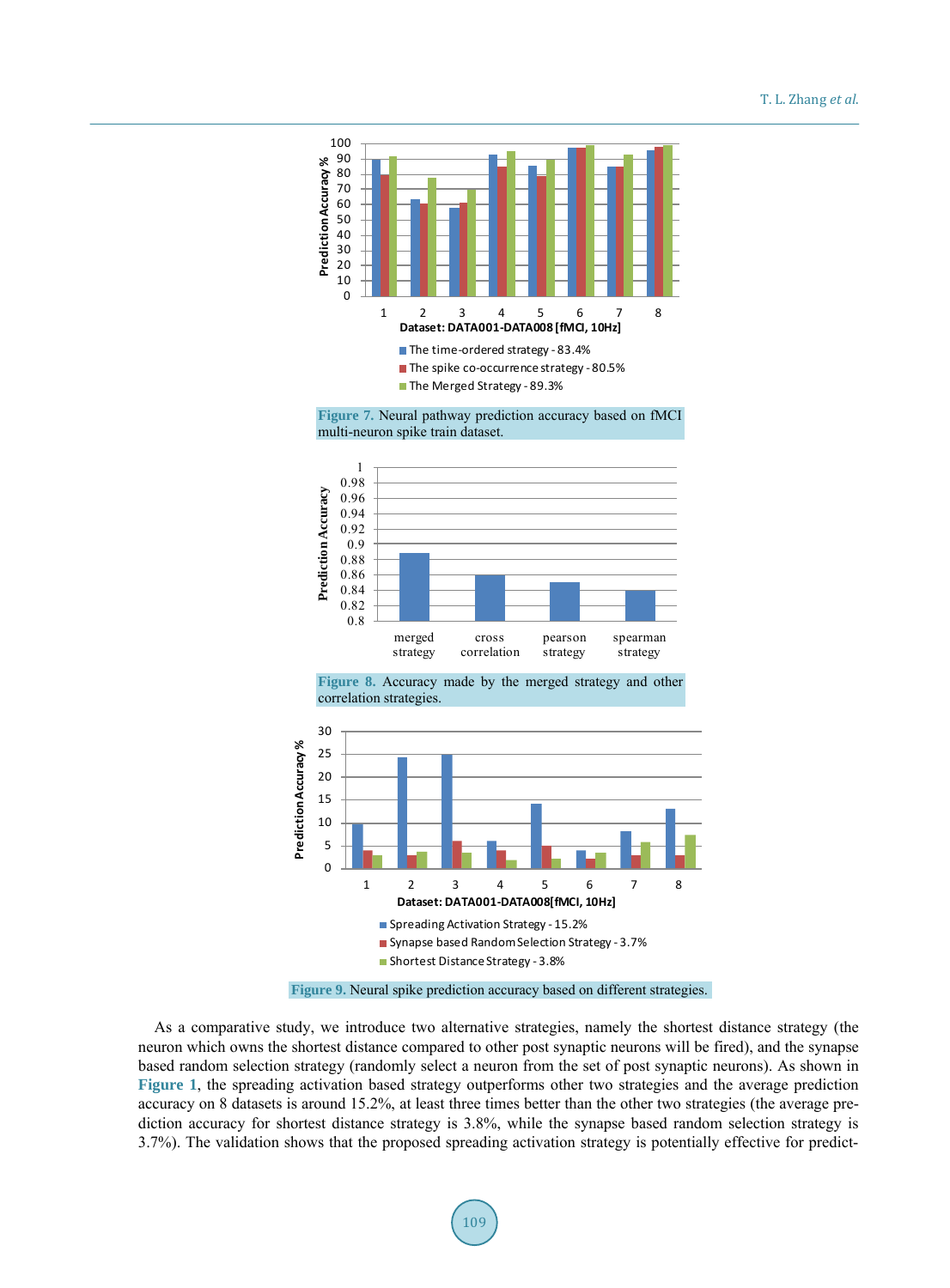ing neural spikes in the neural network.

## **5. Conclusion**

In this paper, two strategies to predict neural network structure ares proposed and high accuracy experiment results are showed in Section 4.1 and proved their efficiency. This effort makes the rebuilt network structure without anatomy slicing possible. Although restricted by the experimental data, the size of the rebuilt network is around hundred neurons, it still shows great potential for handling larger network reconstruction tasks. Further, the spiking prediction method gives us a view point to analyze the special condition in which we can acquire only structure data. As the first try, this paper only compared with some commonly used methods, such as cross correlation, Pearson and Spearman strategies. More methods will be taken into consideration for comparative studies in the future, such as Granger causality method. One further potential efforts for this work is that spiking functional activities from prediction model can further be used to guide biological experiment signal processing, such as which kind of spikes are noises while others are not.

## **Acknowledgements**

This paper is supported by the Brain Engineering project funded by Institute of Automation, Chinese Academy of Sciences. The authors would like to thank anonymous reviewers for constructive comments.

## **References**

- <span id="page-8-0"></span>[1] Zeng, Y., Zhang, T.L. and Xu, B. (2014) Neural Pathway Prediction Based on Multi-Neuron Spike Train Data. *Proceedings of the* 23*rd Annual Computational Neuroscience Meeting* (*CNS* 2014), Québec City, 26-31 July 2014, 6.
- <span id="page-8-1"></span>[2] Zhang, T.L., Zeng, Y. and Xu, B. (2014) Neural Spike Prediction Based on Spreading Activation. *Proceedings of the*  23*rd Annual Computational Neuroscience Meeting* (*CNS* 2014), Québec City, 26-31 July 2014, 7.
- <span id="page-8-2"></span>[3] Sporns, O., Tononi, G. and Kötter, R. (2005) The Human Connectome: A Structural Description of the Human Brain. *PLoS Computational Biology*, **1**, e42[. http://dx.doi.org/10.1371/journal.pcbi.0010042](http://dx.doi.org/10.1371/journal.pcbi.0010042)
- <span id="page-8-3"></span>[4] Arenkiel1, B.R. and Ehlers, M.D. (2009) Molecular Genetics and Imaging Technologies for Circuit-Based Neuroanatomy. *Nature*, **461**, 900-907.<http://dx.doi.org/10.1038/nature08536>
- <span id="page-8-4"></span>[5] Mukamel, R. and Fried, I. (2011) Human Intracranial Recordings and Cognitive Neuroscience. *Annual Review of Psychology*, **63**, 511-537[. http://dx.doi.org/10.1146/annurev-psych-120709-145401](http://dx.doi.org/10.1146/annurev-psych-120709-145401)
- <span id="page-8-5"></span>[6] Takahashi, N., Sasaki, T., Usami, A., Matsuki, N. and Ikegaya, Y. (2007) Watching Neuronal Circuit Dynamics through Functional Multineuron Calcium Imaging (fMCI). *Neuroscience Research*, **58**, 219-225. <http://dx.doi.org/10.1016/j.neures.2007.03.001>
- <span id="page-8-6"></span>[7] Kettunen, P. (2012) Calcium Imaging in the Zebrafish. In: Islam, S., Ed., *Calcium Signaling*, Springer Netherlands, Heidelberg, 1039-1071.
- <span id="page-8-7"></span>[8] Stetter, O., Battaglia, D., Soriano, J. and Geisel, T. (2012) Model-Free Reconstruction of Excitatory Neuronal Connectivity from Calcium Imaging Signals. *PLoS Computational Biology*, **8**, e1002653. <http://dx.doi.org/10.1371/journal.pcbi.1002653>
- <span id="page-8-8"></span>[9] Mira, J. and Sánchez-Andrés, J.V. (1999) Foundations and Tools for Neural Modeling. *Proceedings of International Work*-*Conference on Artificial and Natural Neural Networks*, Vol. I, Alicante, 2-4 June 1999, 29.
- <span id="page-8-9"></span>[10] Carnevale, N.T. and Hines, M.L. (2006) The Neuron Book. Cambridge University Press, Cambridge, UK. <http://dx.doi.org/10.1017/CBO9780511541612>
- <span id="page-8-10"></span>[11] Dayan, P. and Abbott, L.F. (2001) Theoretical Neuroscience: Computational and Mathematical Modeling of Neural Systems. MIT Press, Cambridge.
- <span id="page-8-11"></span>[12] Anderson, J.R. (1983) A Spreading Activation Theory of Memory. *Journal of Verbal Learning and Verbal Behavior*, **22**, 261-295[. http://dx.doi.org/10.1016/S0022-5371\(83\)90201-3](http://dx.doi.org/10.1016/S0022-5371(83)90201-3)
- <span id="page-8-12"></span>[13] Yue, C.Y., Remy, S., Su, H.L., Beck, H. and Yaari, Y. (2005) Proximal Persistent Na<sup>+</sup> Channels Drive Spike Afterdepolarization and Associated Bursting in Adult CA1 Pyramidal Cells. *The Journal of Neuroscience*, **25**, 9704-9720. <http://dx.doi.org/10.1523/JNEUROSCI.1621-05.2005>
- <span id="page-8-13"></span>[14] Yue, C.Y., Remy, S., Su, H.L., Beck, H. and Yaari, Y. (2011) High-Speed Multi-Neuron Calcium Imaging Using Nipkow-Type Confocal Microscopy. *Current Protocols in Neuroscience*, **2**, Unit 2.14. <http://www.hippocampus.jp/data>
- <span id="page-8-14"></span>[15] Gómez-Di Cesare, C.M., Smith, K.L., Rice, F.L. and Swann, J.W. (1997) Axonal Remodeling during Postnatal Matu-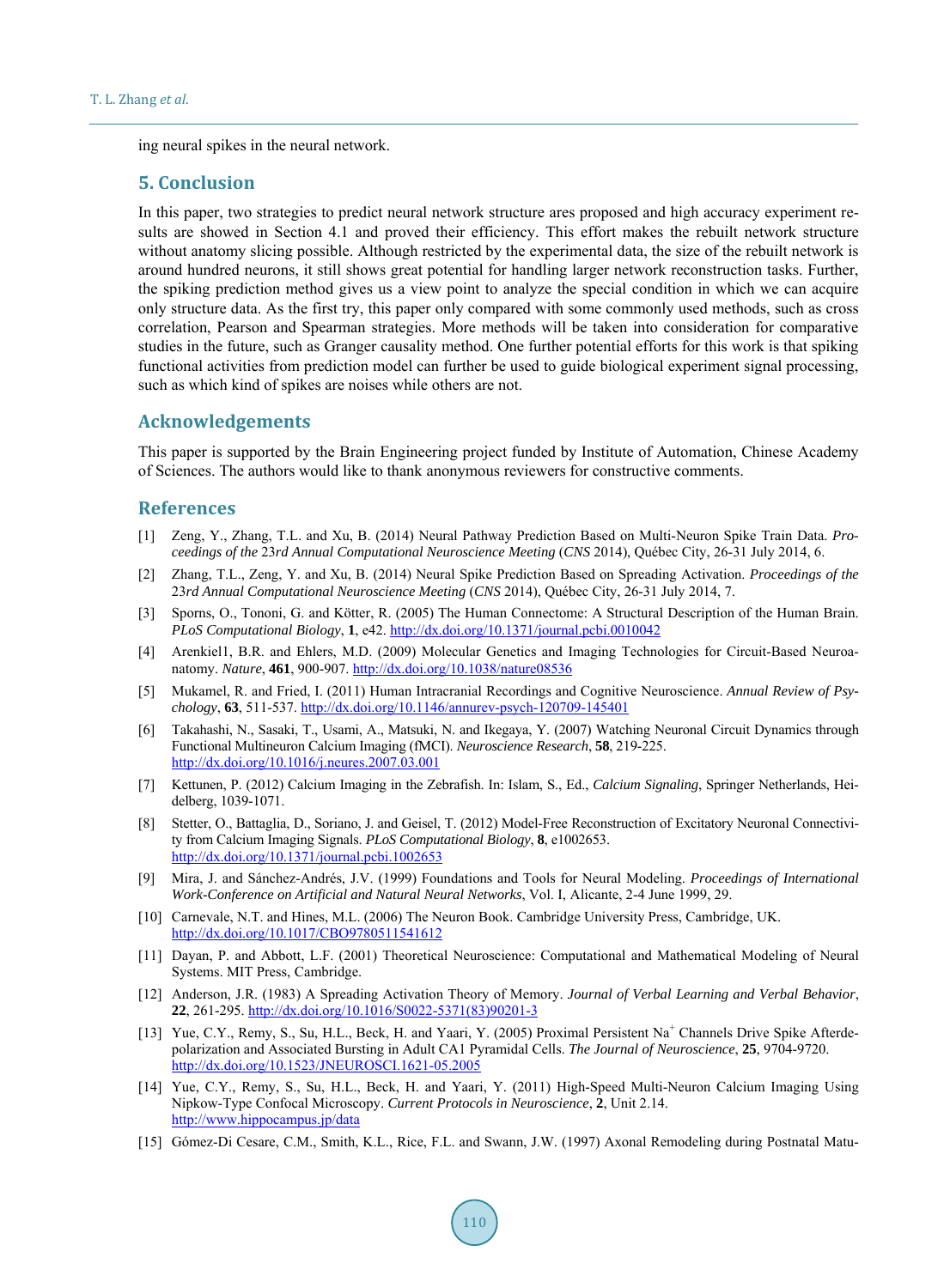ration of CA3 Hippocampal Pyramidal Neurons. *Journal of Comparative Neurology*, **384**, 165-180.

- <span id="page-9-0"></span>[16] Fujisawa, S., Matsuki, N. and Ikegaya, Y. (2006) Single Neurons Can Induce Phase Transitions of Cortical Recurrent Networks with Multiple Internal States. *Cerebral Cortex*, **16**, 639-654. <http://dx.doi.org/10.1093/cercor/bhj010>
- <span id="page-9-1"></span>[17] Sasaki, T., Matsuki, N. and Ikegaya, Y. (2007) Metastability of Active CA3 Networks. *The Journal of Neuroscience*, **27**, 517-528[. http://dx.doi.org/10.1523/JNEUROSCI.4514-06.2007](http://dx.doi.org/10.1523/JNEUROSCI.4514-06.2007)
- <span id="page-9-2"></span>[18] Lodish, H., Berk, A., Zipursky, S.L., Matsudaira, P., Baltimore, D. and Darnell, J. (2000) Molecular Cell Biology. 4th Edition, Freeman and Company, New York.